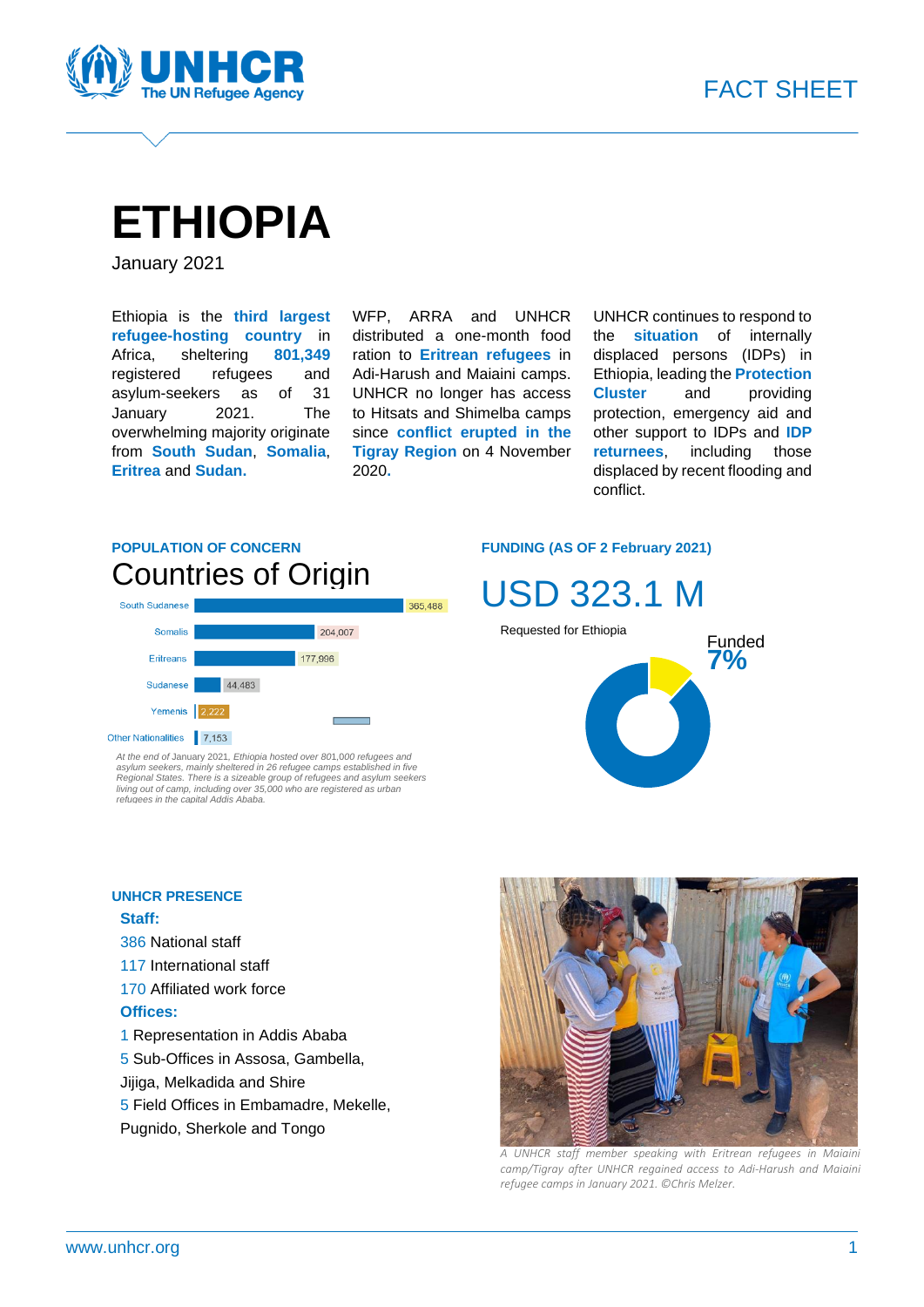

# Working with Partners

UNHCR's main government counterpart in the refugee response in Ethiopia is the Agency for Refugee and Returnee Affairs (ARRA). UNHCR also works closely with 57 humanitarian and development partners and is part of the Humanitarian Country Team, where refugee programmes are discussed strategically to ensure the needs of refugees are adequately presented and addressed across the UN System. UNHCR builds on well-established coordination fora, including the inter-sector Refugee Coordination Group together with national and regional sectorial working groups. Committed to pursuing refugee inclusion in national services and economies, as per the Global Compact on Refugees (GCR), UNHCR is furthering partnerships with Ethiopian line Ministries, regional and local authorities, development partners and the private sector.

## Main Activities

#### **Protection**

- Together with ARRA, UNHCR coordinates the delivery of protection and assistance for refugees and asylum-seekers in Ethiopia, as well as the promotion of solutions. It works to strengthen refugee protection through the expansion of improved community-based and multi-sectorial child protection and GBV programmes. Moreover, UNHCR works with government, national and international partners, including NGOs and UN agencies, to provide protection and assistance to IDPs and IDP returnees in different parts of the country.
- UNHCR also provides technical support to ARRA in the registration and status determination of new arrivals using an advanced biometric registration system (BIMS), which provides a more reliable means for the identification of refugees and asylum-seekers in Ethiopia, thereby enhancing their protection.
- UNHCR is working with UNICEF on a model and transformative Blueprint partnership to secure refugee children a fair deal in line with the Global Compact on Refugees (GCR), and as reflected in the commitments made at the Global Refugee Forum (GRF). The main objectives of the Blueprint encompass strengthening existing national child protection systems, including birth registration systems; developing the capacity of national partners on refugee protection; and integrating refugee children into the national child protection systems.
- As a COVID-19 prevention measure, vital events registration including birth registration, was suspended in all refugee camps. Following continued advocacy, ARRA resumed birth registration in all refugee camps as of November.
- UNHCR is strongly committed to ensure consistent and effective communication with refugee communities. Therefore, social media groups throughout the operation were mapped and analysed. Key findings show that (i) 22% of refugee households in Ethiopia own one telephone, (ii) 90% of refugees in Addis Abba have connectivity compared to only 16% in refugee camps throughout Ethiopia and (iii) 3 out of 6 refugee locations in Ethiopia have WhatsApp groups in place. UNHCR actively makes use of these results for communication with refugee communities. Internal consultations with the objective to share good practices and to discuss UNHCR's strategic, consistent and continuous engagement with such groups were also organized.

#### **Durable Solutions**

Providing resettlement opportunities remains a top priority, as conditions for voluntary repatriation are unfavourable for most refugee nationalities in Ethiopia, and local integration programmes are yet to be put in place. In 2021, UNHCR's resettlement submission target so far is 1600 individuals. In January, 93 individuals were processed for Resettlement. No cases departed during the month due to the Department of Immigration's hold on exit permits for refugees.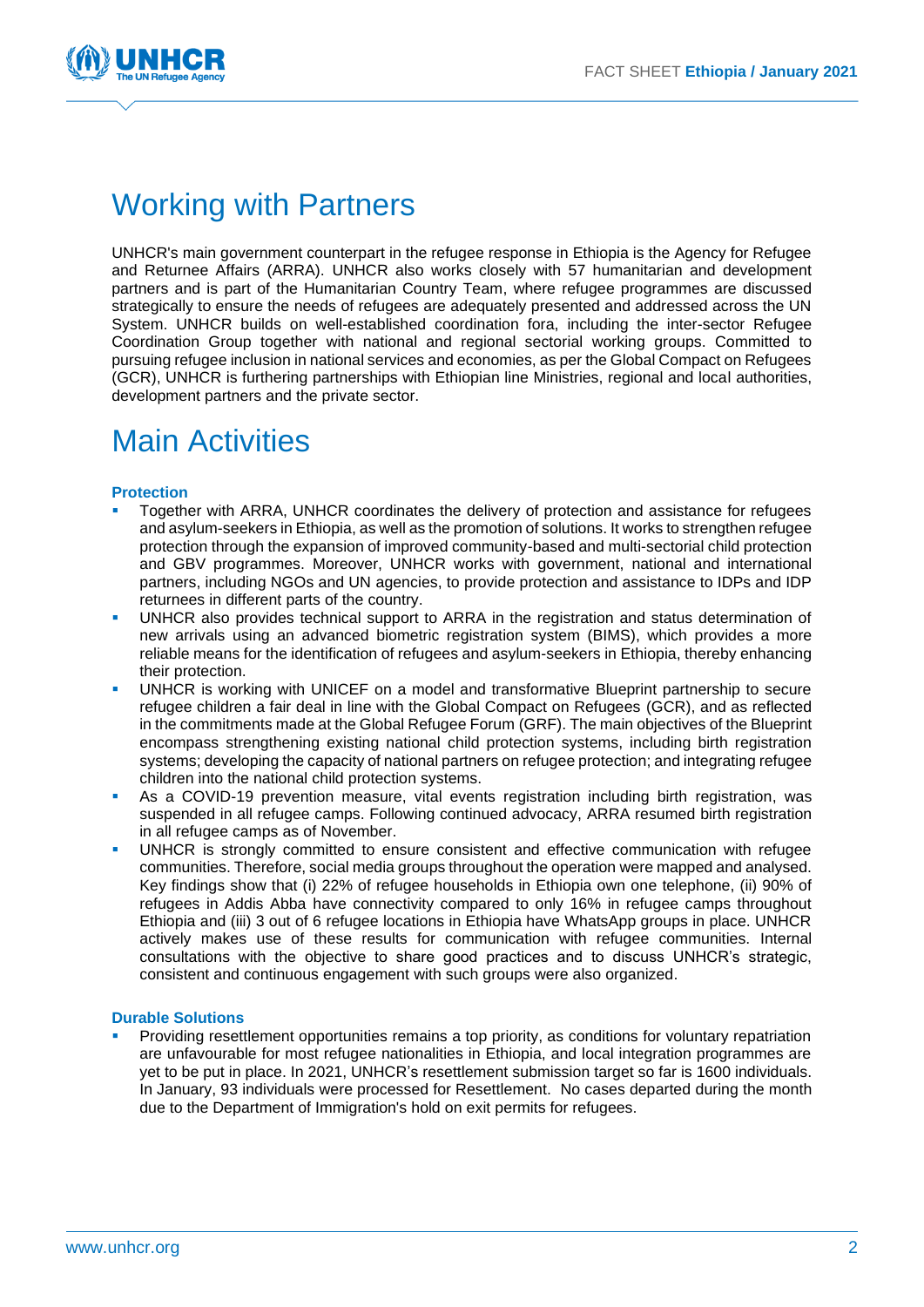

#### **Shelter**

Access to adequate shelter remains below the standard in all the refugee camps in Ethiopia with only about half of the refugee population living in adequate shelter. UNHCR and its shelter partners continue to improve coverage of adequate shelters in all refugee camps with a total of 1,073 transitional shelters planned for implementation in 2021. The plan includes the construction of additional 781 emergency shelters for new arrivals. Shelter activities within Tigray region are on hold due to the conflict.

#### **Education**

- A total 145,919 refugee students (85,553 males and 60,366 females) have registered in pre-primary (23,612 boys and 22,279 girls), primary (55,373 boys and 36,712 girls) and secondary (6,568 boys and 1,375 girls) levels of education. The figure does not include those in camps in the Afar Region and near Jijiga (Somali Region) for which data were still being compiled at the time of reporting. Moreover, the total obviously does not reflect Eritrean refugee students in camps in the Tigray Region where schools remain closed due to the conflict.
- Similarly, in 17 of the 26 refugee camps for which statistics are available, 5,291 students (4,053 boys and 1,238 girls) stat for the 8<sup>th</sup> grade regional examinations that was held late last year and awaiting results.
- Following the extended closures due to COVID-19, all the schools in the refugee camps, except those in Tigray, have reopened with an attempt to put in place COVID-19 precautionary measures. However, meeting the minimum guidelines set by the Ministry of Education to curb the spread of coronavirus in the schools remains a challenge for most schools. Shift systems and alternate learning are being used as a temporary measure to maximize the use of available resources. Despite the good efforts, over 60% of all refugee schools in Ethiopia do not meet the standards of safe learning environments. Schools lack minimum basic facilities, including furniture, water, appropriate sanitation facilities, ventilation, separate latrines for girls and boys and have inadequate functional handwashing facilities. Some classrooms are dilapidated while some temporary facilities are not conducive for learning.

#### **Health**

- UNHCR, in collaboration with the Government of Ethiopia (GoE) and its partners, facilitates access to primary and emergency secondary and tertiary healthcare services for refugees and asylumseekers. It supports the operational costs of primary healthcare services in the different refugee camps, as well as the referral care costs for secondary and tertiary health services in regional and central referral facilities. In urban settings such as Addis Ababa, UNHCR covers the cost of medicines and investigations. Essential health service delivery has been restored in two of the four refugee camps in Tigray region.
- UNHCR, together with ARRA, Regional Health Bureaus and other health partners continued to carry out preparedness and response to COVID-19 in refugee camps and other locations sheltering refugees in the form of risk communication and community engagement, service reorientation, training of health personnel, case identification, contact tracing and referrals, distribution of personal protective equipment (PPE) and essential medicines and materials to strengthen health services. UNHCR is also supporting the Inter-agency COVID-19 response to the IDP situation by providing PPE and sanitation materials, equipping isolation and quarantine centres and providing community sensitization.

#### **Food Security and Nutrition**

UNHCRs contributes to the preventive and curative aspects of nutrition programmes through the Community-Based Management of Acute Malnutrition (CMAM) model. It monitors the nutrition status of refugees through Standardised Expanded Nutrition Survey (SENS) assessments and coordinates with partners in nutrition response programming. While UNHCR works with the World Food Programme (WFP) on food distribution to ensure refugees have sufficient access to basic food, they continue to receive only about 84% of the minimum standard food ration of 2,100 kcal per person per day. This has kept the Global Acute Malnutrition (GAM) rate in most camps higher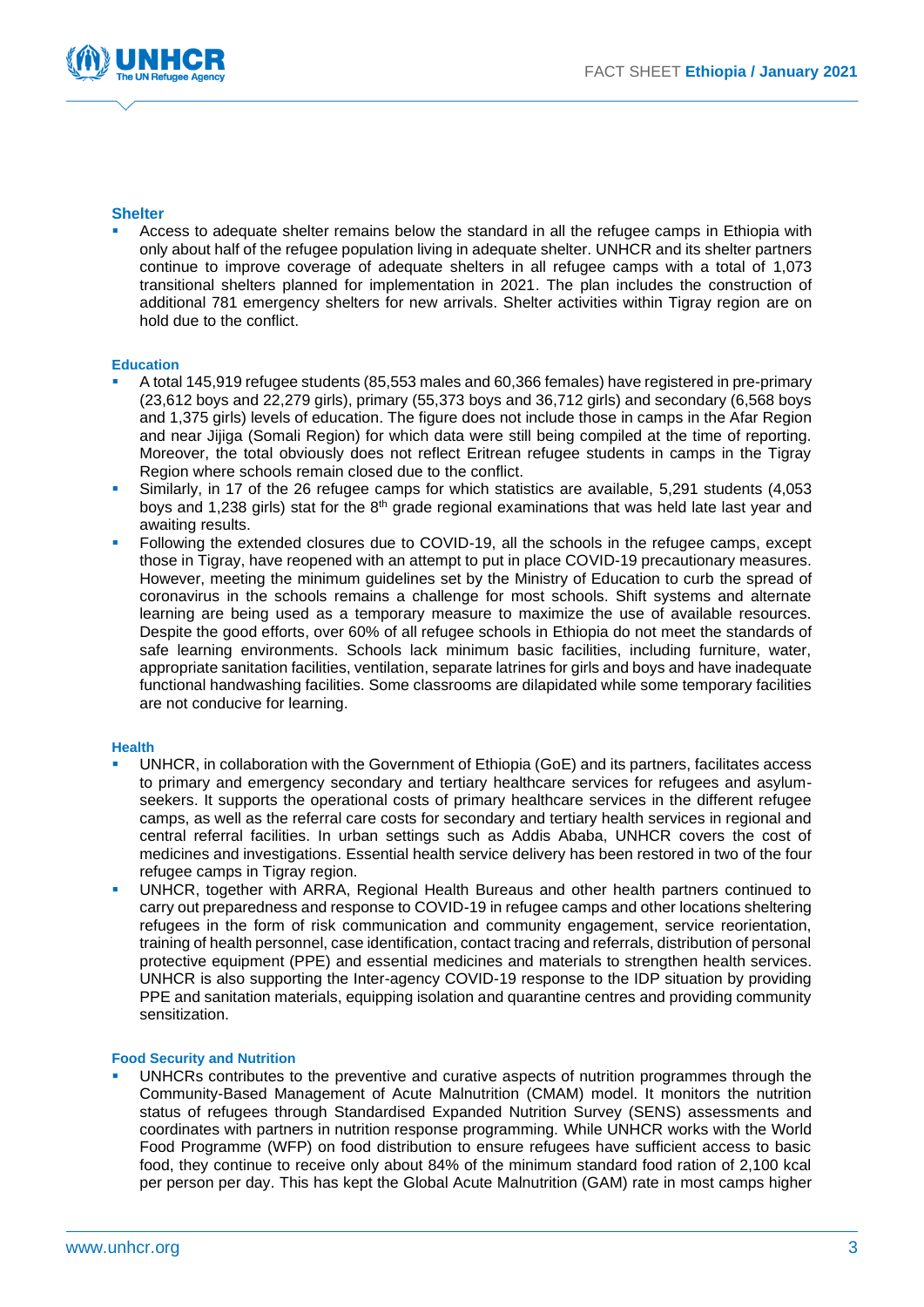

than the acceptable standards. UNHCR is advocating for additional resources, so that refugees can receive the minimum standard of food in-take per day.

The results of a rapid nutrition assessment conducted by Concern Worldwide in Adi-Harush and Mai Ayni camps in Tigray shows that the malnutrition rate measured using the Mid Upper Arm Circumference (MUAC) remains at or <5%. The nutrition situation remains the same as the result of a similar survey in 2019. The situation did not deteriorate, apparently because food distributions were made prior to the conflict.

#### **Water and Sanitation (WASH)**

- UNHCR works with its partners to provide access to water, sanitation and hygiene (WASH) services to refugees and asylum-seekers. An average of 18.6 litres of water was provided per person per day in the 20 camps from where data were available. Water and sanitation services have been restored in two of the four refugee camps in the Tigray Region after UNHCR regained access to the sites.
- COVID-19 prevention activities such as the provision of adequate water and soap and hygiene promotion activities continued in all other camps except in the Tigray region. Almost the entire populations in the other camps have been reached with COVID-19 related hygiene promotion messages. 40, 052 handwashing stations were functional in the camps at the end of January.

#### **Cash-Based Interventions (CBI)**

- A small number of urban-based refugees in Addis Ababa (some 4,300) received cash assistance from UNHCR to cover their basic needs. There are ongoing efforts to expand this assistance modality in the different refugee camps in Ethiopia. There are a significant number of urban-based refugees mainly in Addis Ababa, who previously sustained themselves by working in the informal sector and received remittances, whose income has been severely impacted by the COVID-19 pandemic. UNHCR is advocating for these groups of refugees and those living out of the camps to be supported in order to cope with the current situation.
- Following the piloting of cash assistance for shelter construction in two refugee camps -Awbare and Shedder- in Jijiga in 2019, UNHCR is working to expand CBI to other refugee hosting locations while increasing the number of target populations in the two camps. UNHCR and ARRA have conducted a cash feasibility assessment and are currently finalizing the implementation plan in discussions with the Commercial Bank of Ethiopia (CBE) to provide cash to older refugees and those with underlying health conditions, who are particularly affected by the economic impact of the COVID-19 pandemic. CBI is also used to provide reintegration support to Ethiopian refugees, who voluntarily return to their country of origin. It will also be used to a limited extent to respond to the basic needs of IDPs in various locations.

#### **Access to Energy**

UNHCR continues to be part of the multi-actor partnership working to improve refugees' access to energy for cooking, lighting, and other uses. In 2021 access to alternative cooking fuel coverage will be scaled-up with a mix of briquettes, grid electricity, ethanol, and firewood interventions. The production of briquettes will be boosted mainly in camps in the Afar and Benishangul Gumuz regions while four new briquette machines will be installed in the Gambella camps. Three gridconnected communal kitchens will be operational in in camps in the Afar Region, while one of the three camps near Jijiga will have access to electricity through solar mini-grid connection. To improve the coverage of lighting energy for refugees, UNHCR and partners will continue to invest in the installation of solar streetlights, distribution of solar lamps and solar home systems. Priority will be given to sustainability and linkages with livelihood in line with the UNHCR Global Strategy for Sustainable Energy. As part of environmental rehabilitation and natural resource management, UNHCR and partners will continue to raise and transplant multipurpose trees across all refugee camps and hosting communities.